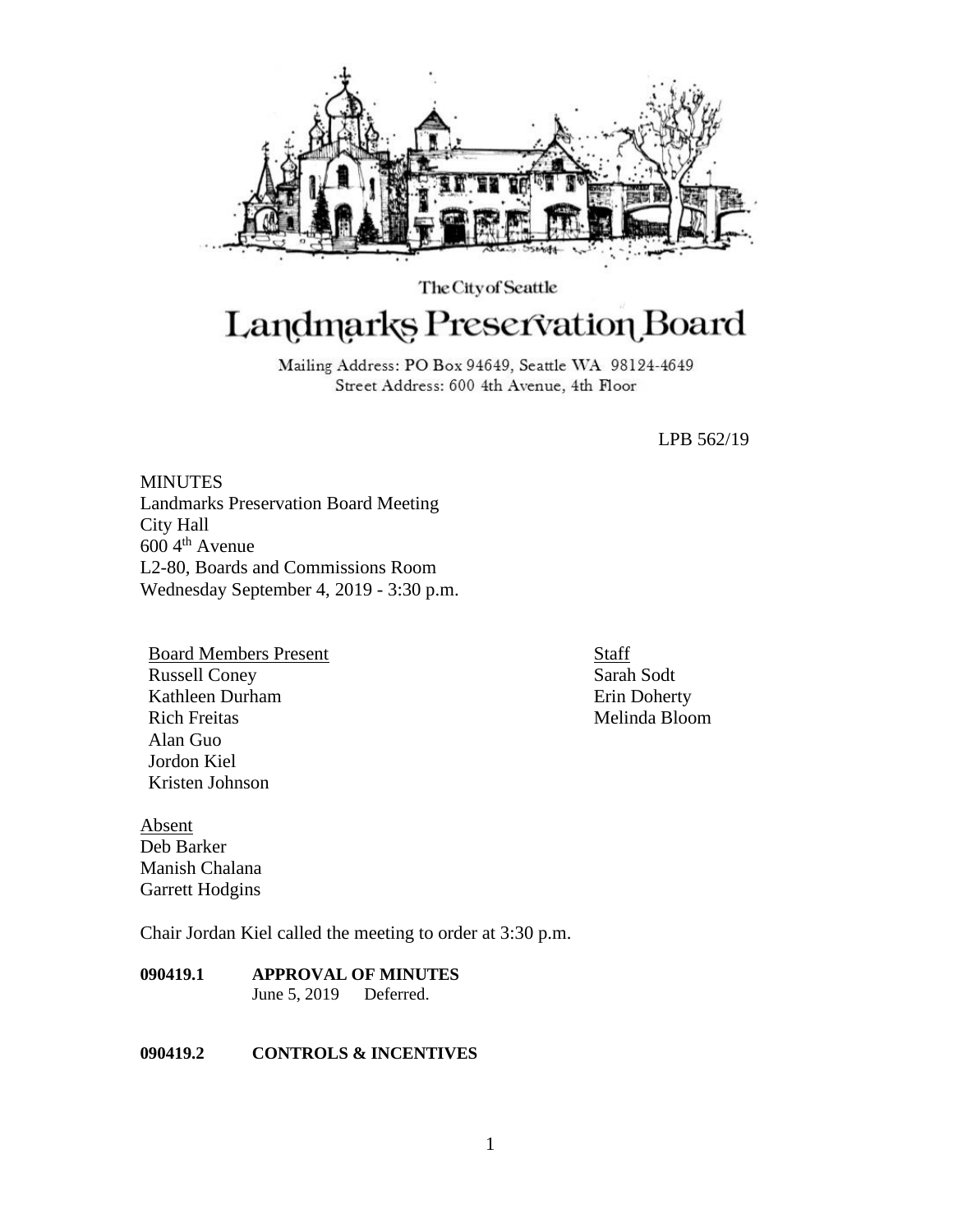090419.21 University of Washington Eagleson Hall 1417 NE 42nd Street

> Ms. Doherty went through the completed and signed document. She explained the areas controlled and said the language is consistent with other University of Washington agreements.

*Ms. Johnson arrived at 3:32 pm.*

Public Comment: There was no public comment.

Action: I move to approve Controls and Incentives for University of Washington Eagleson Hall, 1417 NE 42<sup>nd</sup> Street.

MM/SC/KJ/RF 6:0:0 Motion carried.

090419.22 Original Van Asselt School 7201 Beacon Avenue South Request for extension

> Ms. Doherty stated that the draft is being reviewed by Seattle Public Schools. She noted the struggle to define the reduced portion of the site, and said a new metes and bounds description was developed.

> Ms. Johnson said Seattle Public Schools usually wants to wait until the end of a project to negotiate Controls.

> Ms. Doherty said this time they prefer to have Controls and Incentives done in advance as it provides more flexibility, because of the Board's support to limit the controlled boundary to the original school site.

Action: I move to defer consideration of Controls and Incentives for Original Van Asselt School, 7201 Beacon Avenue South, until November 20, 2019.

MM/SC/RC/KJ 6:0:0 Motion carried.

090419.23 Sunset Telephone & Telegraph Exchange 1608 4<sup>th</sup> Avenue West Request for extension

> Ms. Doherty explained the request for extension, and said she looked at the back of the building with the owners regarding the exclusion of existing exterior stairs and fire escape.

Public Comment: There was no public comment.

Action: I move to defer consideration of Controls and Incentives for Sunset Telephone & Telegraph Exchange, 1608 4<sup>th</sup> Avenue West, until October 2, 2019.

MM/SC/RC/KJ 6:0:0 Motion carried.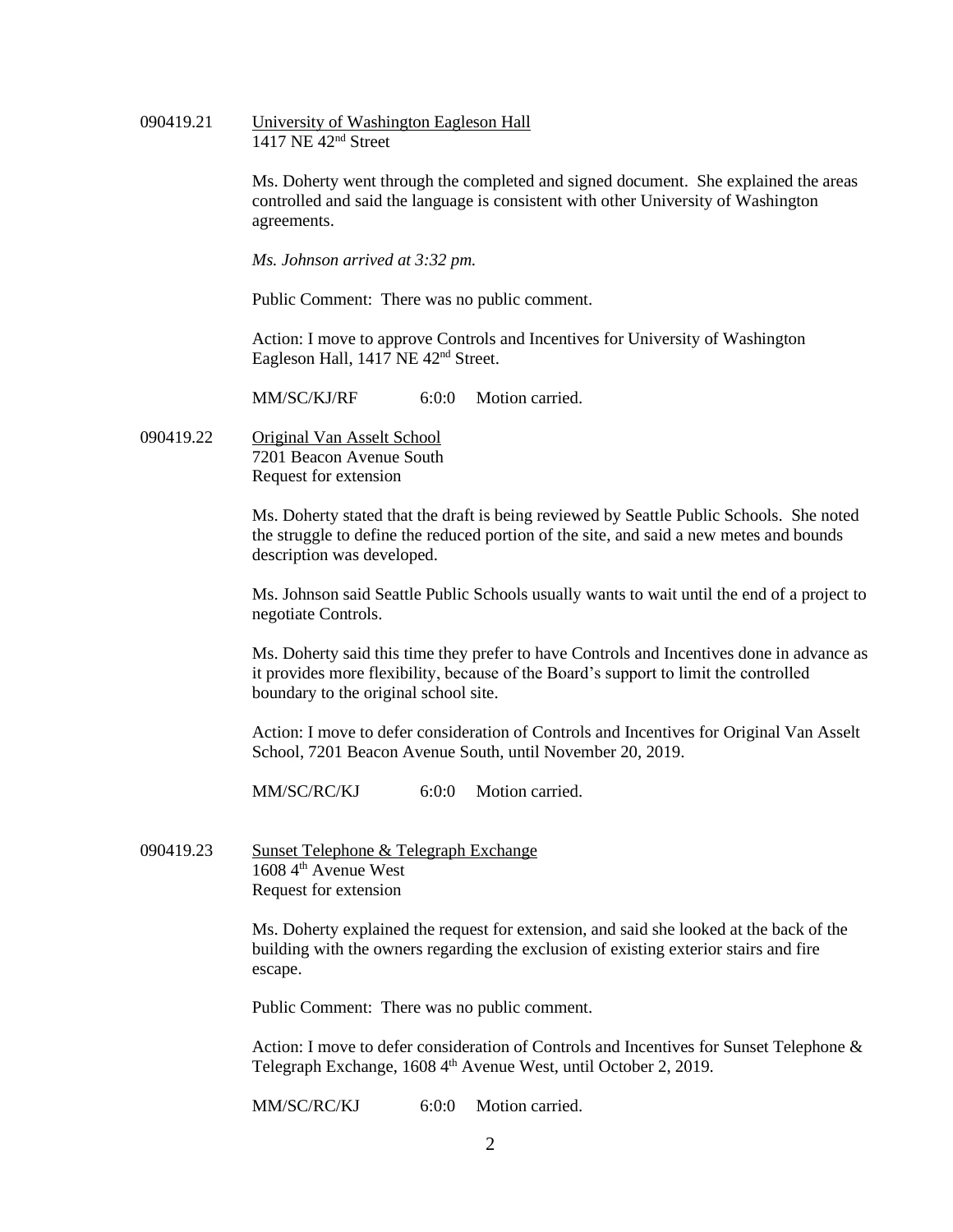| 090419.24 | Turner-Koepf House / Beacon Hill Garden House |
|-----------|-----------------------------------------------|
|           | $2336$ 15 <sup>th</sup> Avenue South          |
|           | Request for extension                         |

Ms. Doherty explained the request for a three-month extension to December 4, 2019. She said they hope to brief the ARC about proposed development around the house; they want feedback on alternatives. She said a three-month extension is reasonable.

Public Comment: There was no public comment.

Action: I move to defer consideration of Controls and Incentives for The Turner-Koepf House / Beacon Hill Garden House, 2336 15<sup>th</sup> Avenue South until December 4, 2019.

MM/SC/RC/KD 6:0:0 Motion carried.

### **090419.3 NOMINATIONS**

090419.31 100 Roy Street Apartments

Nomination report available in DON file.

Jack McCullough, McCullough Hill Leary reported that Continental Properties plans to redevelop the site.

David Peterson provided the context of the site and neighborhood; he said the neighborhood has changed a lot over the last twenty years. He said the buildings are three-stories with basement level and have always been apartments. Upstairs access is via stairs. News accounts indicate that the property was originally developed and owned by the Summit Corporation, which was formed in November 1948 by Ernest Pulford and James W. Griffiths, although this was initially organized as the 100 Roy Corporation in April 1948. The firm hired architect Fred J. Rogers to prepare drawings likely in late 1947 or early 1948, and the building permit for construction was received in April 1948. Griffiths' and Pulford's Summit Corporation developed at least one other building using Fred Rogers as architect—the 729 Summit North Apartments on Capitol Hill, now addressed as 733 Summit, which was completed several months after the subject building.

Mr. Peterson said the subject building was originally constructed as a 66-unit apartment building in 1948-49. It measures overall approximately 95 feet by 245 feet in plan, with three stories in height above grade (appearing as four stories due to the grade at some elevations). The building is massed into five roughly equally sized residential blocks laid out in an E-plan, with three of the residential blocks (slightly T-shaped in plan) along Roy Street separated by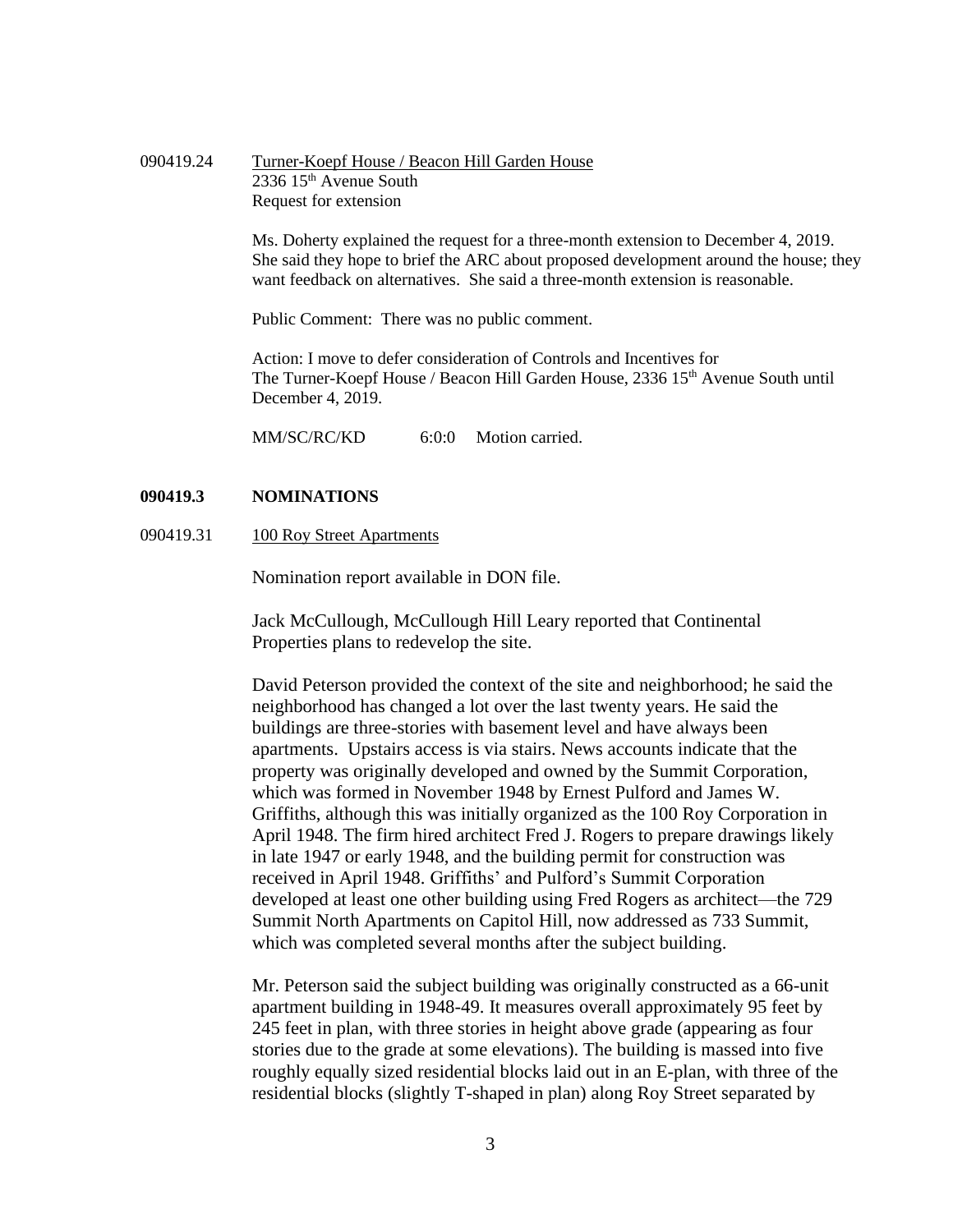two landscaped entry courtyards. The other two residential blocks (rectangular in plan) are situated towards the rear of the property, connecting the other three blocks, and forming the back side of the entry courtyards. The two rear blocks are separated by a light well open courtyard at the rear, which is also used as a storage location for the trash and recycling bins. Behind the building and at the northeast and northwest property corners there is surface parking for the residents. Although physically connected on the exterior, the five residential blocks are not connected on the interior, except by a winding corridor at the basement level. They essentially function as separate buildings, each with separate "point" entries and two sets of stairs, serving only four units per floor.

Tax records indicate that the building structure is three floors of wood frame and veneer brick over a concrete daylight basement level, with a flat built-up roof. The roof features a low, simple, continuous parapet which is capped with sheet metal coping. Two types of brick are used on the exterior—a buffcolored mix of rug brick laid in a running bond at field locations and at the rear of the courtyards, and rough textured buff-colored Roman brick connecting the windows in bands along the front street elevations and wrapping around to the courtyards. These window bands are emphasized and tied together by horizontal lines of projecting brick extending from windowsills and headers. The banded windows only occur at the southernmost halves of the three residential blocks closest to Roy Street. At other locations, where the windows are not tied together in bands, the windows appear as punched openings, with only a brick sill providing visual relief.

The rear of the building is clad in red-and-pink-hued utilitarian hollow clay tile, but only at the north elevations of the two rear building masses and the courtyard between them—not at the rear or side elevations of the end-most building masses facing the side streets.

Windows at residential units are all non-original replacements of the original steel sash, typically appearing as relatively small punched openings at bedrooms and bathrooms, or larger horizontally oriented windows at living rooms. Original window sash remains at other locations, including a few metal sash hopper-style windows at basement utility rooms, and the vertically oriented metal sash casements with fluted glass at the six stairwell locations with east or west elevations (including in the courtyards). The current typical unit window is a double-paned metal or vinyl sash slider of unknown but recent vintage, sometimes tripartite with a larger fixed center pane. The primary street elevations feature a series of corner windows at each floor and each building corner, which are supported at the masonry corners by a small diameter metal pipe. Other decorative original fenestration includes fluted glass at the building first floor covered entries facing Roy Street, and vertically oriented glass block windows above those entries.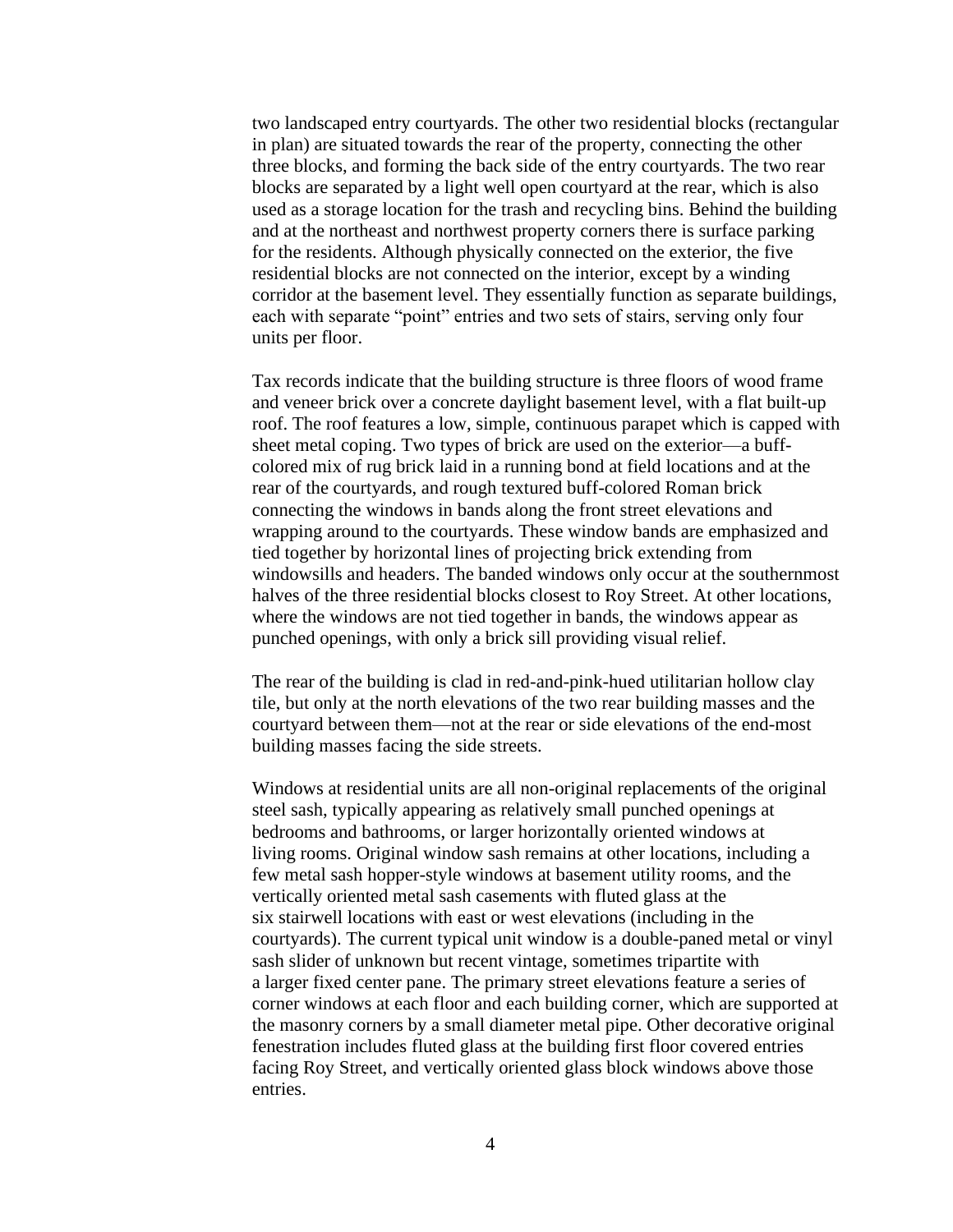On the interior, each building entry gives access to a small vestibule with mailboxes for the units served by the stair. The stair leads on each level to a small rectangular corridor serving four units, as well as the front and back stair situated across from each other (a second stair required for fire exit). Four typical units were inspected for this report. Tax records indicate that interior finishes originally included plaster walls, painted fir trim, and a mix of oak, linoleum, and asphalt tile floors. While some of these features remain, units have been updated as necessary over the years, including alterations to baths, kitchens, and flooring. The basement level has a concrete floor and is used for storage, mechanical space, and laundry rooms for residents. The roof was not investigated for this report.

The subject building is situated in the Lower Queen Anne neighborhood, sometimes called Uptown, at the base of the south slope of Queen Anne Hill. The community of Queen Anne is one of Seattle's oldest residential neighborhoods. The area was originally part of the lands inhabited by Shilshole, Duwamish, and Suquamish Native Americans prior to pioneer settlement. In contrast to the mostly forested lands of early Seattle, the Lower Queen Anne area was originally a relatively flat, open meadow at the base of the south slope of Queen Anne Hill and the northwest slope of Denny Hill (removed by the early 20th century), which was likely kept cleared by the Native Americans in order to snare low-flying ducks flying between Lake Union to the east and Elliott Bay to the west. The groups had hunting camps near the base of Queen Anne Hill, and permanent settlements just south of there, near today's downtown.

In the early 1850s, the first Euro-American settlers landed in the area, and in 1853 the new town of Seattle was platted. The Lower Queen Anne area was part of several pioneer donation land claims dating to the mid-1850s, by the Denny, Mercer, and Smith families, and others. David and Louisa Boren Denny's 320-acre claim included the land south of today's Mercer Street to Denny Way, from Lake Union to Elliott Bay. Just to the north, Thomas Mercer's 320-acre claim encompassed the land north of Mercer Street to Highland Drive, from Lake Union to Queen Anne Avenue, including the subject site. Mercer's own home was located at the corner of today's Roy Street and Taylor Avenue until its demolition in the 1910s. In the 1860s, a military road was cut through the area, following an Indian trail wrapping the east side of the hill (today's Dexter Avenue), however, the area was slow to develop. Seeking to prompt more growth, the Denny family began to subdivide their land—the first plat of what was to be Queen Anne—in 1869. More plats followed on the south slope of the hill, as Seattle's population grew steadily from 400 residents in 1867 to over 3,500 in 1880. During the 1880s, the top of the hill began to be logged and platted for residential development as increasing numbers of speculators were attracted to the area.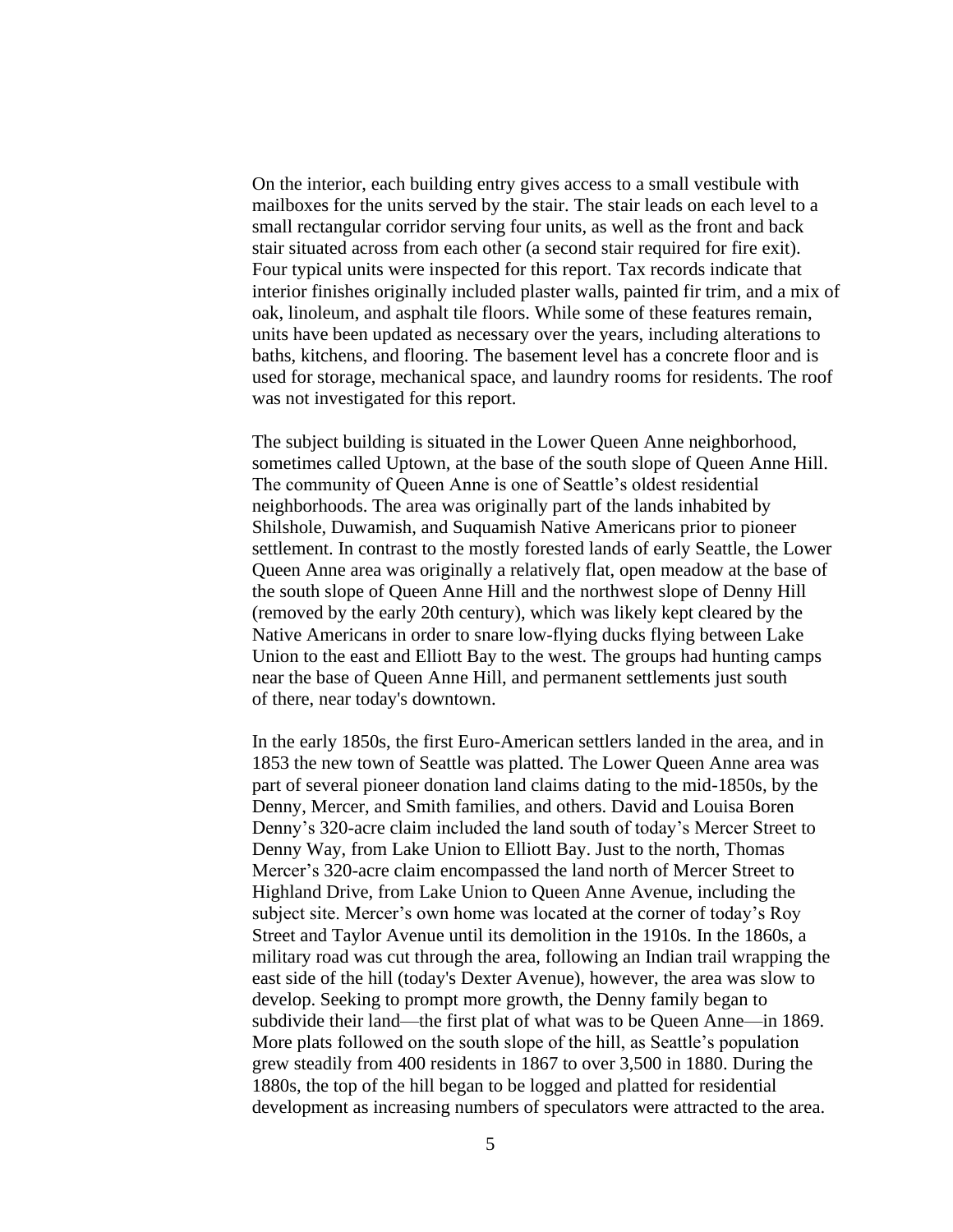In 1883, the strip of land between Howell and McGraw Streets, including the subject site, were annexed into the Seattle city limits. Water and electricity began to be offered in the 1880s, and Kinnear Park was established in 1887 and developed over the next decade. By the late 1880s, streetcar lines were extended to the area from downtown, and in 1888, a cable car went up Queen Anne Avenue (then called Temperance Street) as far as Highland Drive. By that time, the hill was a desirable suburb, close to the center city, and the area began to be called "Queen Anne Town" for the large number of homes being built in the showy Queen Anne style of architecture. Developers included Isaac Bigelow, John Collins, George Kinnear, Jacob Furth, B. F. Day, as well as David Denny and Thomas Mercer. By the early 1890s, all of Mercer's property had been platted.

Residential construction by the 1880s on Queen Anne Hill was mainly located on Lower Queen Anne and the south slope and were primarily single-family houses. There was a concentration of modestly sized houses located between Mercer and Denny, between 4th Avenue N. and Westlake Avenue, close to the southwest shore of Lake Union. Multifamily housing was uncommon, but some double or triple rowhouses were built, and were likely rentals. Large, impressive mansions with sweeping views were built higher up the south slope of the hill, including the David Denny residence at 515 Queen Anne Avenue, the Charles Kinnear residence at northwest corner of Queen Anne Avenue and Valley Street; and the Clarence Bagley residence at the northeast corner of 2nd Avenue N. and Aloha Street, all near the subject site.

Between 1890 and the early 1910s, residential construction continued to expand beyond the south slope of Queen Anne hill, filling in the east, north, and west slopes, as well as the summit. While a few mansions continued to be built at prime locations, most were modest homes for middle-class families built by contractor-builders and included period revival cottages and Craftsman bungalows as the more elaborate Queen Anne architectural style faded in popularity. During this period, more multifamily structures began to appear, to accommodate the vast influx of new arrivals, many of whom were young singles. Queen Anne's first real apartment house construction began around 1905. The upcoming 1909 Alaska-Yukon-Pacific Exposition instigated the construction of several elegant structures, including the Chelsea Family Hotel (1907, Harlan Thomas) and the Kinnear Apartments (1907, W. P. White), both on W. Olympic Place across the street from Kinnear Park; and the elaborate DeLaMar Apartments (1909, Schack & Huntington) at 2nd Avenue W. and W. Olympic Place, built by George Kinnear a block west of his mansion to house friends visiting for the exposition. More typical apartment buildings from the period were three- to four-story masonry structures with moderate architectural detail. In some cases, they replaced late 19th century single family homes formerly on the lot. Good extant examples near the subject site include the Delmonte Apartments (1910) at 403 Roy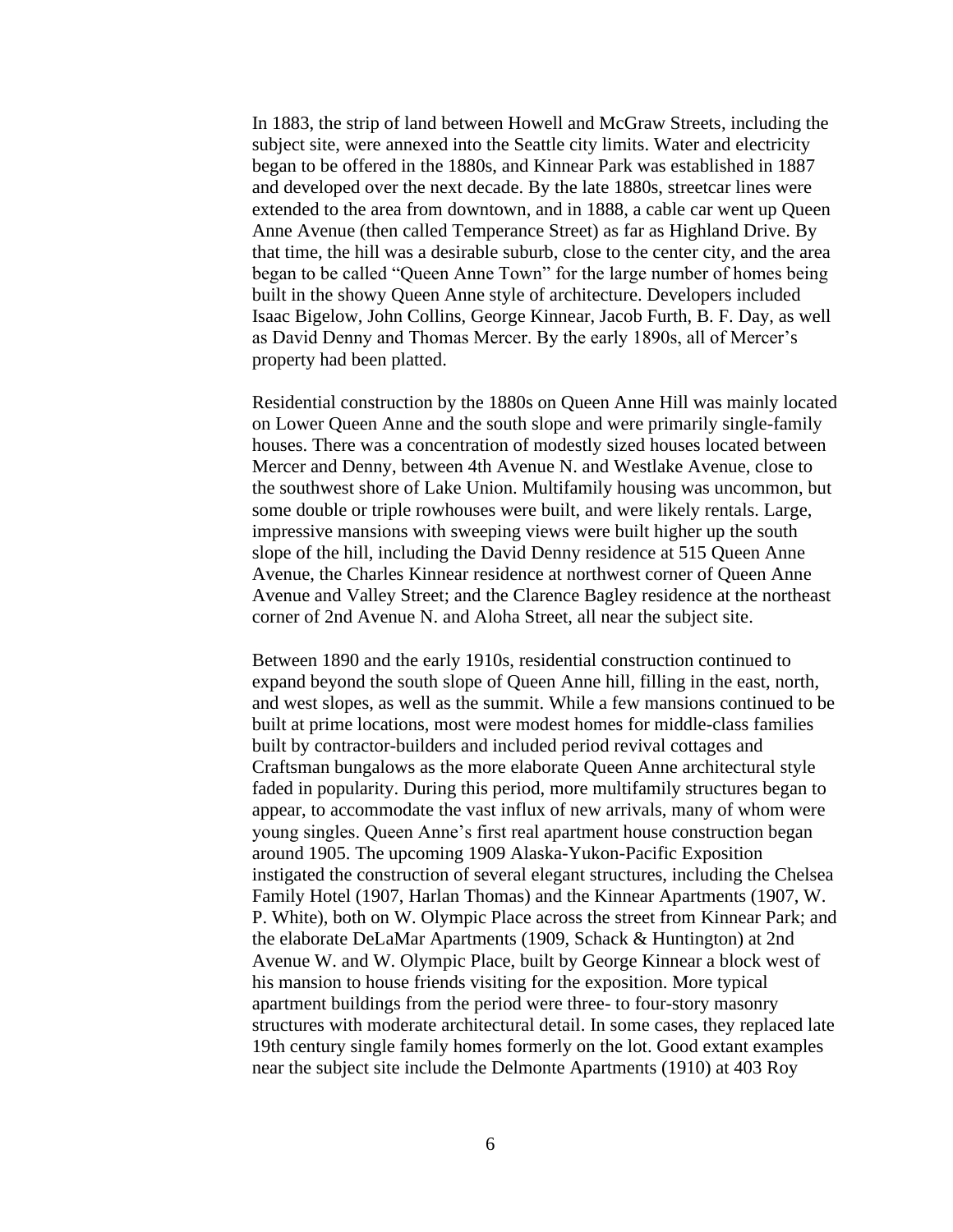Street, four blocks east; the Castle Court (1915, formerly Browne-Cassel Apartments) and Montanita Apartments (1913) at 822 and 1012 Queen Anne Avenue N., two and four blocks north of the subject site; and the Del Roy (1914) at the corner of 1st Avenue W. and W. Roy Street, two blocks west.

In the Lower Queen Anne neighborhood, development stalled during the Depression and prewar years of the 1930s to early 1940s, and larger houses in the neighborhood were sometimes subdivided into apartments. The only major building project was the 1939 construction of the enormous Washington State Armory at the civic center complex. After World War II, there was a boom in new construction, particularly for housing, since there had been little construction since the early 1930s due to the economy or wartime material shortages. By the late 1940s, the area around the civic center had fallen into decay, particularly the Warren Avenue corridor to the west of it. Although not a slum, the area had a higher crime rate, higher unemployment, fewer owneroccupied homes, and generally older building stock than the average Seattle neighborhood. In some locations, these older buildings were demolished and replaced with new structures, as in the case of the subject building, constructed in 1948-1949. Most buildings constructed after 1945 were Modern in style and constructed with increasing use of steel and glass, rather than traditional brick or wood, in some cases dramatically contrasting with the existing neighborhood fabric. A particularly prominent example was the new Seattle Public Schools Administration Building (1946-1948, demolished), four blocks east of the subject building and filling the entire block bounded by Valley and Aloha Streets, Nob Hill and 4th Avenues. This highly visible building complex, designed by prominent Seattle architect J. Lister Holmes, was an early and significant Modern style public building when constructed.

The most significant change to the Lower Queen Anne neighborhood came during the 1960s, with the construction of the 1962 Seattle World's Fair/Century 21 Exposition. In the late 1950s, the existing 28-acre civic center site was selected as the location for the fair, so that the existing auditorium, armory, and stadium could be adapted for the event.10 Because the site was not large enough, approximately 50 acres of existing residences and commercial buildings perceived to be "blighted"—primarily south and west of the armory and auditorium, including the Warren Avenue School and playground—were condemned and demolished through a controversial city action, and several street rights of way for many blocks were vacated in order to unify one large area. A campus of futuristic, Modern style buildings was constructed, and the city received its most iconic landmark, the Space Needle. The fair was held from April 21 to October 21, 1962, and attracted nearly 10 million visitors. In 1963, the former fair site reverted to the city and state, and the site was refashioned as a park-like, public, city center for arts, sports, and other cultural events, with some new buildings added in later decades.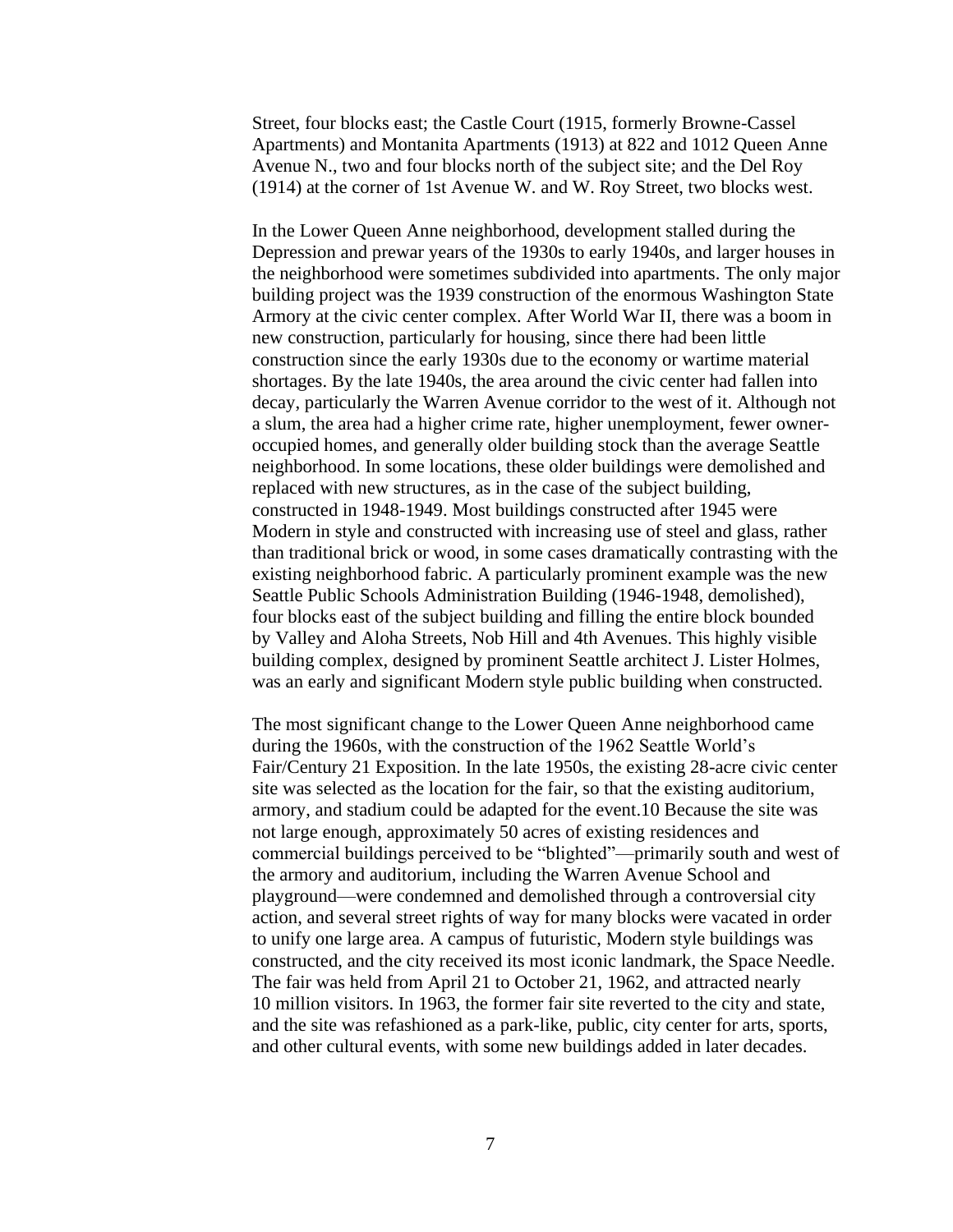The subject building was constructed in 1948-1949 and represents an early postwar apartment building in Seattle. There are many examples in the Lower Queen Anne neighborhood, on Queen Anne Hill, and in the city: 201 Valley Street, Aloha Terrace, Halmark and Hamrick Apartments, 4<sup>th</sup> West Apartments, Aloha Terrace Co-op, Queen Vista Apartments, and the Kathwynn Apartments.

The subject building was designed by Fred J. Rogers, a not-well-known Seattle architect active from the 1920s until the mid-1950s who specialized in housing. Like many architects of this period, he designed in historicist styles prior to World War II, but in the postwar years began to move towards more Modernist designs. The building was constructed in 1948-1949 and represents a work in the latter part of his career. He is best known for Sailors Union of the Pacific in the Belltown neighborhood.

Mr. Peterson said the subject property does not meet any criteria for designation.

Mr. McCullough said they were surprised they were asked to bring this property for review. He said that Nyberg and Steinbrueck passed on it. He said it is a hodge podge of a building. He said their intention is to demolish the buildings and build new.

Mr. Coney asked if any apartments designed by Rogers stand out.

Mr. Peterson said Park Terrace was the best of his apartments.

#### Public Comment:

Greg Easton read a letter from the Uptown Alliance while they encourage the preservation of buildings in our community, they did not support the nomination or designation of this building, nor did they advocate for its preservation. Uptown is an urban neighborhood experiencing strong growth. The community went through a lengthy planning process that resulted in the Rezone of the neighborhood in 2017. The Rezone built upon an Urban Design Framework adopted in 2015. The guiding principles of the framework include a recognition that the neighborhood is a growing Urban Center. At the same time the neighborhood values its history. "Uptown values its history. Uptown features brick buildings from the 1920's, 1930's and 1940's. Preservation of those that may qualify as landmarks and identification of strategies to preserve buildings from throughout Uptown's history will serve as an ongoing reminder of the neighborhoods heritage." (Urban Design Framework, Guiding Principles.) He said the Uptown Alliance does not support the nomination or designation of the building as a Seattle landmark.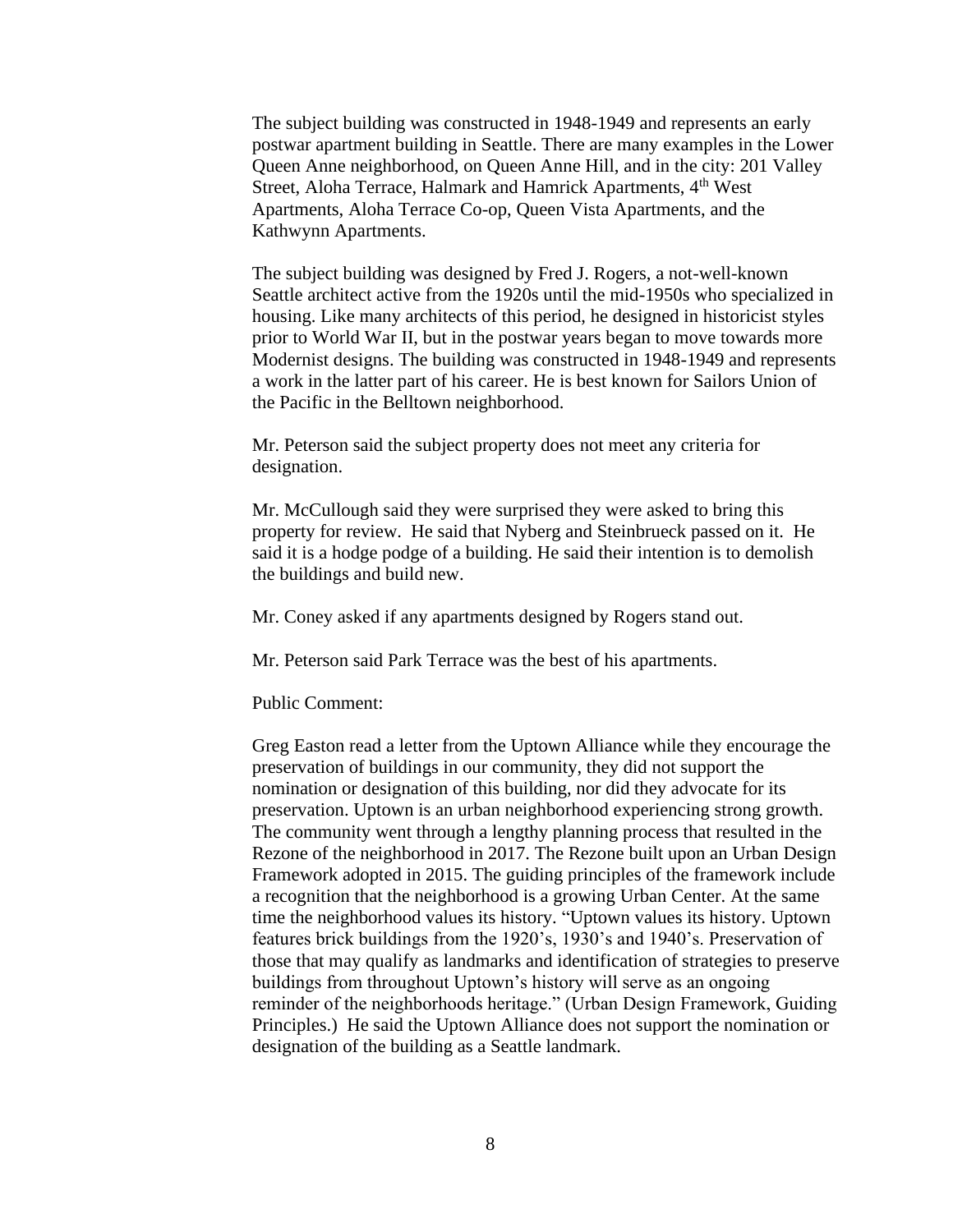Michael Herschensohn, Queen Anne Historical Society said they have taken no position on the nomination.

Board Deliberation:

Ms. Durham appreciated the research. She said they were housing blocks built to house people. She said they are not significant to the City or community nor are they architecturally significant.

Mr. Coney thanked the Uptown Alliance and Queen Anne Historical Society for their comments. He said while interesting the building as served its purpose. There are more significant examples that stand out as better examples.

Ms. Johnson said while a nice building it doesn't rise to the level of landmark.

Mr. Freitas did not support nomination. He appreciated the critique of the building. He said it is a transition building that is less interesting.

Mr. Guo did not support nomination.

Mr. Kiel did not support nomination. He said the variety of brick is the most interesting part but even that is an outlier.

Action: I move that the Board not approve the nomination of the 100 Roy Street Apartments at 100 Roy Street as a Seattle Landmark, as it does not meet any of the designation standards, as required by SMC 25.12.350.

MM/SC/KJ/RC 6:0:0 Motion carried.

Mr. McCullough said it seems like they are flooding the Board with nominations.

Mr. Kiel asked if this was a SEPA referral.

Ms. Doherty said it was referred to her colleague as an Appendix A. She said some support was heard from the neighborhood who thought it was significant enough to go to a public meeting.

090419.32 Licton Springs Park 9536 Ashworth Avenue North

> Matt Remle first spoke in Lakota, then English and explained they are a coalition of individuals, both Native and non-Native, coming together to bring this application for landmark status for the Licton Springs site forward. He said they represent members from the Tulalip, Snoqualmie, Muckleshoot Tribes and other Native American tribes, Seattle residents, Native youth and elders, historians and, most importantly, individuals whose ancestors have been directly tied to Licton Springs for generations. Partners include the Clear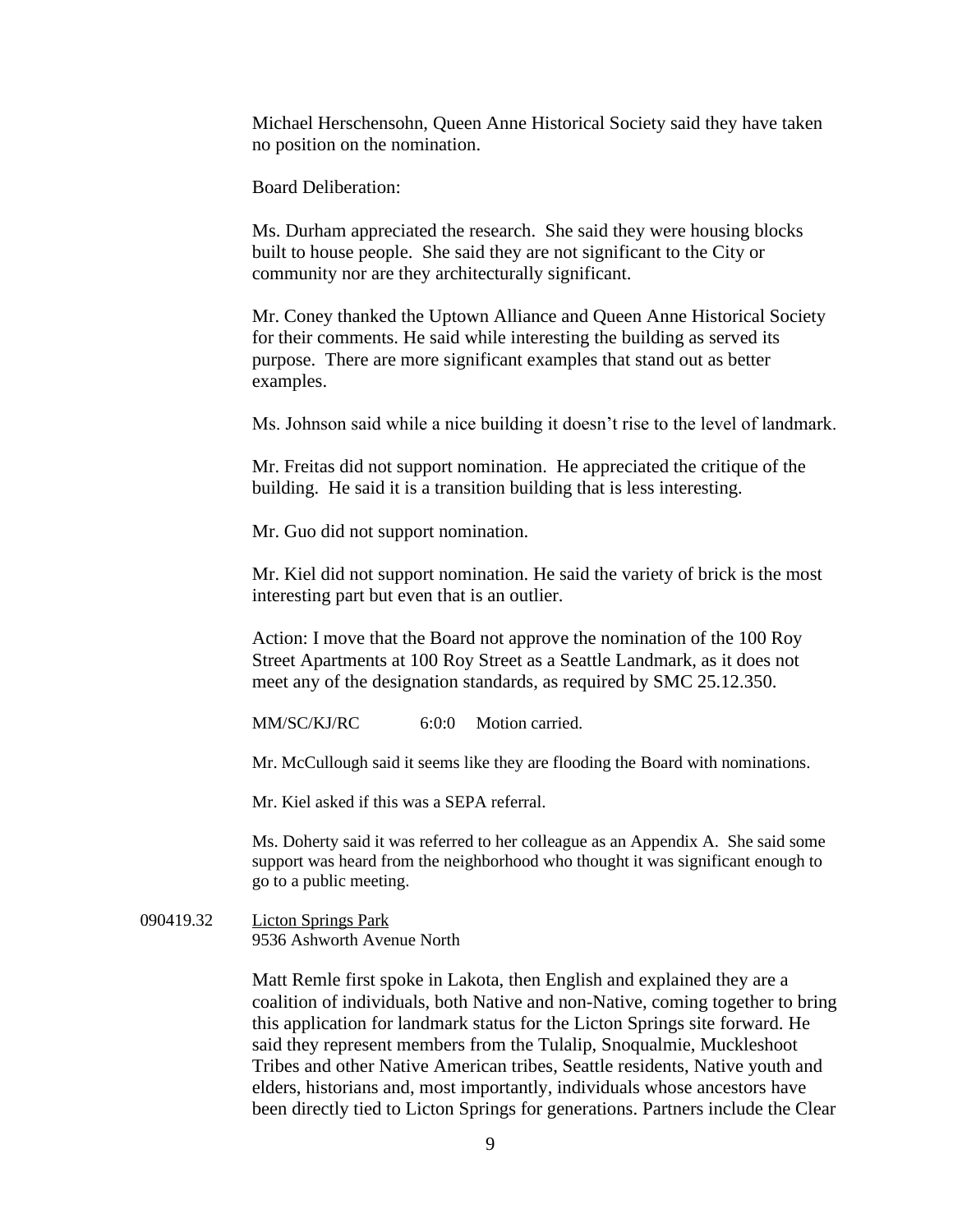Sky Native youth council, the Tulalip Tribes Board of Directors Youth Council, the Licton Springs community council and more.

Located in the Licton Springs neighborhood, Licton Springs Park is sited on a 7.57-acre parcel. The park is bounded on the east by Densmore Avenue N, on the west by Ashworth Avenue N, on the south by N 95th Street and singlefamily housing, and on the north by N 97th Street. Licton Springs Park contains the iron oxide and magnesium sulfide springs that are the subject of the traditional cultural use. The property boundary encompasses the full park. The nominated features are the springs within the park. One block north of the Robert Eagle Staff Middle School (built in 2016, formerly the Woodrow Wilson Jr. High School/Wilson-Pacific School, a City of Seattle Landmark).

líq'tәd ("Licton Springs") as a source of sacred Red-Ocher pigment Red-Ocher (líq'təd) a sacrament and an essential component of annual religious traditions. A highly valued and highly desired trade commodity unavailable in many other regions. Since time immemorial, Licton Springs, and by association the area within Licton Springs Park (líq'tәd in the Lushootseed language), has been a site of historic, cultural, medicinal and economic significance to the tribes of the Pacific Northwest.

Historically, it was a place flowing with healing water and was revered as a gift from **ci'dᶻakqáy**, the female Spirit-Being having power over all the Earth's waters. Licton Springs' natural Magnesium, Sulphur, and Iron Oxide springs were regarded as possessing extraordinary healing Spirit-Power. A map was provided that shows the lesser iron oxide and magnesium sulfide spring locations highlighted. Another map provided is the site study prepared by Jones and Jones showing conditions in 1974. The site analysis from Jones and Jones done prior to the design of the current Licton Springs Park in 1974 recorded the locations of the four springs, three iron oxide and one magnesium sulfide. The water flowed from the springs south towards Green Lake. From Bellingham to Olympia, **líq'tәd** ("Licton Springs") was also known to Puget Sound's First Nations as a source of sacred Red-Ocher pigment, necessary for spiritual ceremonies and celebrations, and was a valuable trading commodity. For Tribes of the region, Red-Ocher (**líq'tәd**) was a sacrament and an essential component of their annual religious traditions. It was also a highly valued and highly desired trade commodity unavailable in many other regions. Licton Springs was a therapeutic resource for regional Tribes, who built a **wúxwtәd** (sweat lodge) near the springs. A **wúxwtәd** was used to cleanse and revitalize a person's spirit, as well as their body. For spiritual gatherings and ceremonies, local Tribes would paint their face and other parts of the body with Red-Ocher pigment, derived from the reddish mud flowing from Licton Springs. The red pigment was also used to decorate their longhouses and other objects with spiritual images. Traditional doctors administered herbs and soothed aching bodies with the healing reddish mud.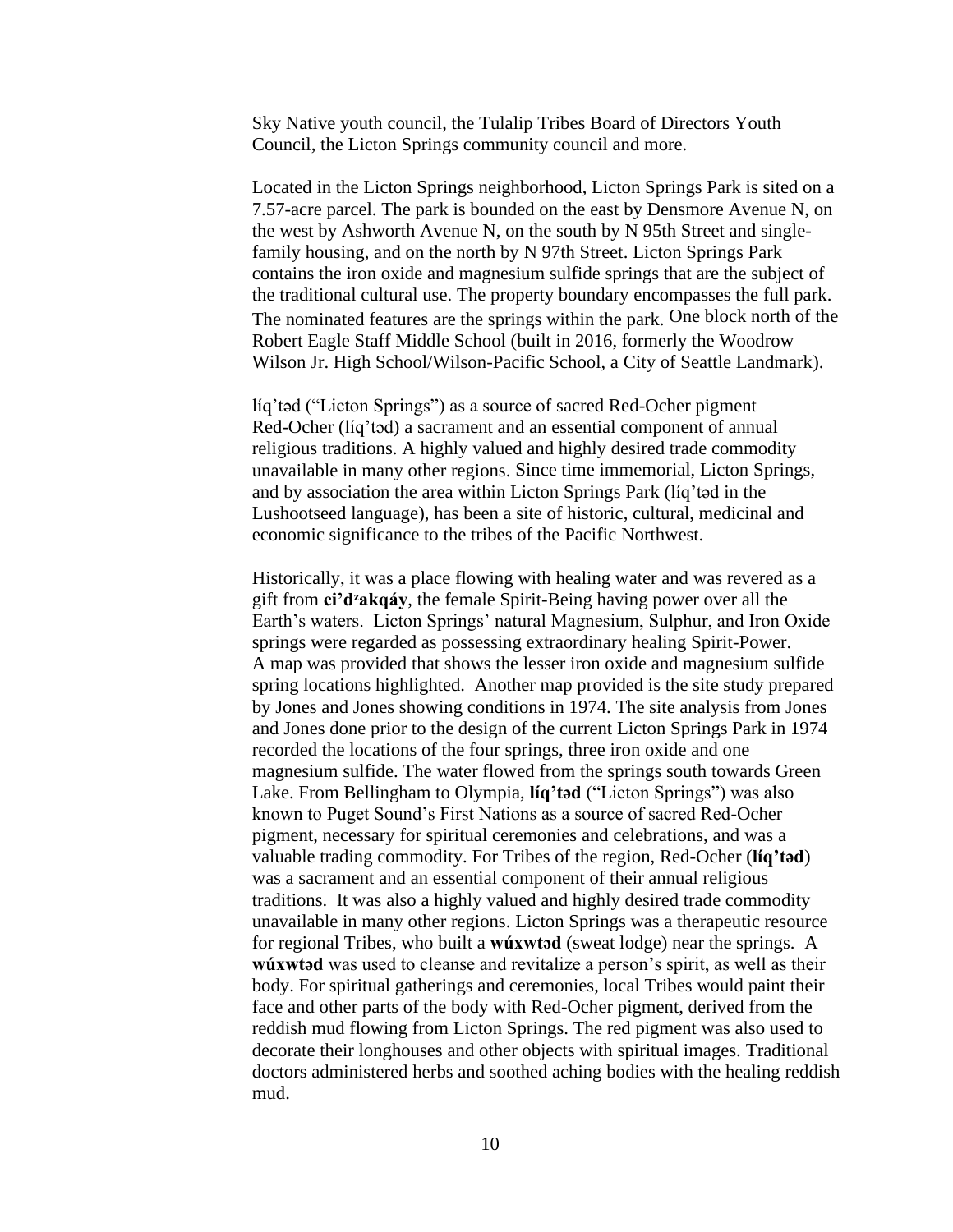Once heavily forested with cedar, Douglas fir, hemlock, alder, and willow trees along with understory of ferns and salal the local terrain included numerous mineral springs, bogs, and marshes. Native American tribes from the surrounding region visited the springs to collect the red ochre pigment derived from the iron oxide spring water for use as paint for ceremonies and spiritual activities. West of the springs, was a marsh approximately 85 acres in size, called **słuq'ʷač** or "bald head." Native Americans from around the region harvested cranberries from nearby. He provided a photo of Tribal chiefs, doctors, and elders wearing "Paint" and Spirit-Dancing regalia, 1912. U.S. National Archives. Tom Spear had mentioned the danger these individuals placed themselves in to take this photograph at that time; they risked being thrown in jail because laws banned spiritual practices because they were not Christian.

In 1870, settler David Denny (1832-1903) purchased 160 acres of land in north Seattle from the US government for \$1.25 per acre, including the current Licton Springs Park. David Denny and his family built a summer cabin on this property and spent time there. Denny had the water at Licton Springs tested in 1883 and it was determined to be healthful. There were two springs in the area at that time; the iron oxide spring to the north, and a magnesium sulfide spring at the south end, pooled as a large bathing area. Denny constructed a twostory frame house at Licton Springs and contemplated building a health resort for invalids and pleasure seekers.

Following her father's death, Emily Inez Denny offered the 81-acre Denny property, which included the current Licton Springs Park to the City of Seattle for development as a public park. The City declined this offer. In 1909, C. R. and Pearl M. Harold and the Licton Park Mineral Springs and Land Company acquired the site and Calhoun, Denny and Ewing, Inc. developed the property.

David Denny purchased 160-acre of land, inclusive of Licton Springs. Denny constructed a summer residence near the springs by the 1890s. C. R. and Pearl M. Harold and the Licton Park Mineral Springs and Land Company, a Washington state corporation, purchased and platted the area in 1909 as a residential subdivision named Licton Springs Park. Within the 1909 plat, the majority of the park area was designated the Licton Springs Reservation and was not included in the dedication to the public, instead reserved by the above platted landowners. W. M. Elliott was president and T. Jerome secretary of the Licton Park Mineral Springs and Land Company. The plat was filed for record at the request of land developer Calhoun, Denny and Ewing, Incorporated on May 29, 1909.

The 1920s through 1934 the site was developed and used as a picnic area.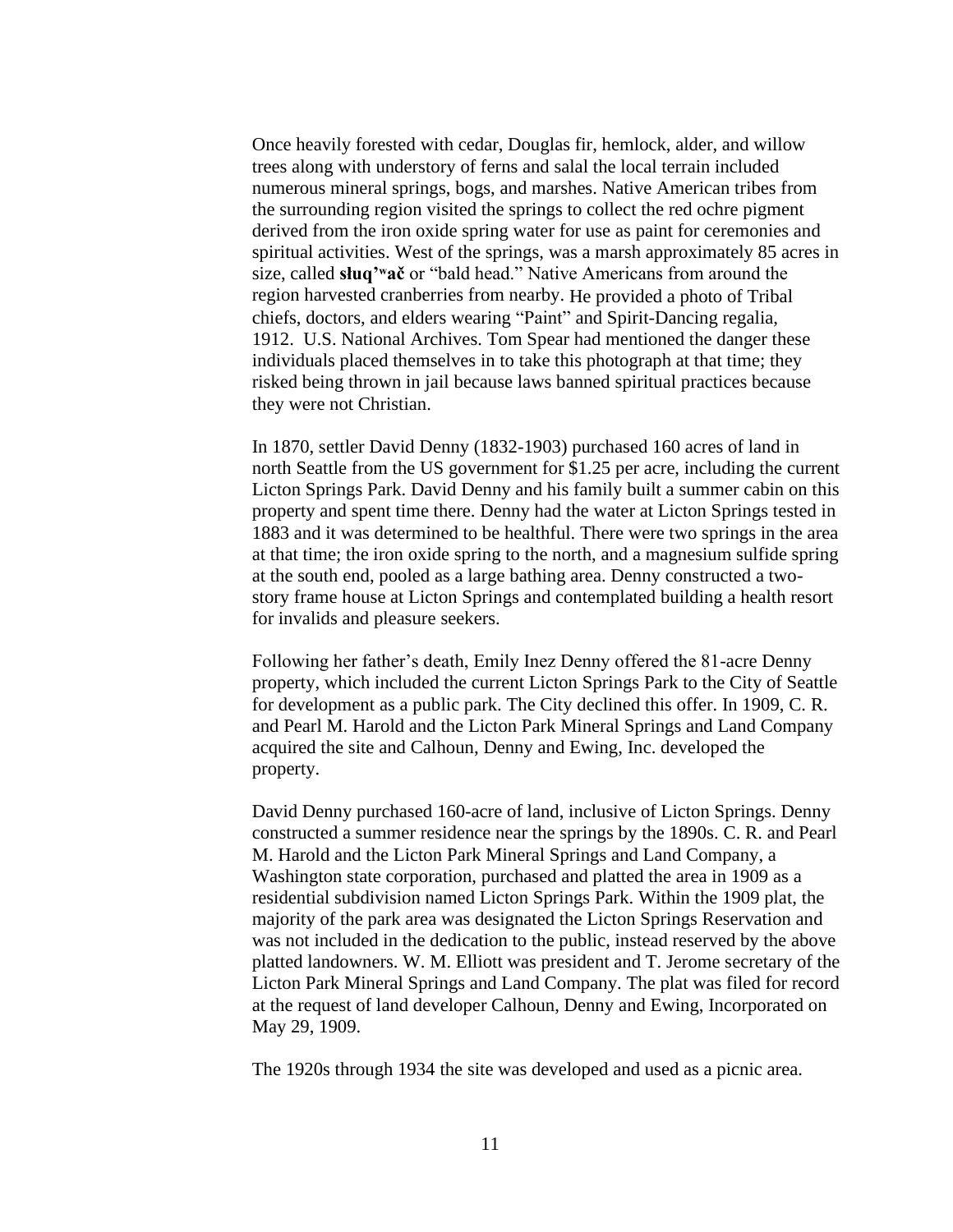In 1931 the City diverted water from the springs into storm drains due to pollution from septic systems (and presumably outhouses) in the area. Around 1935 was development of the magnesium sulfide spring as a bathing area. In 1935 Edward A Jensen opened a spa at the mineral springs, offering thermal baths that purportedly included 19 minerals.

In 1960 voters approved the spring site for a park, and the City bought the 6.3 acre property in 1961. In 1968, the Forward Thrust bond issue passed, providing funds to build Licton Springs Park. The park was designed by Jones and Jones in 1974, with work completed in 1975. The site was used for depositing soil excavated from Interstate 5 grading, including filling in of the former bathing area. The City demolished Jensen's building, the shed at the iron oxide spring, and the concrete ring at the magnesium sulfide spring. In 1974 park renewal included removal of fill to create the pond and existing topography within the site. The pond was developed as filtering mechanism for drainage water entering the park. Development of the existing circulation systems, comfort station, and vegetation within the site. Installation of the existing granite ring around the iron oxide spring. In 1987 additional improvements were made to the park using Seattle 1-2-3 bond funds. These included planting of trees and replacement of the play structure. Around 2016 reforestation and improvements were made with considerable volunteer assistance from the Licton Springs Community, and upgrades to the play area equipment.

This is the only publicly known location, which enables a greater interpretive and educational role for this unique site. The sacred site líq'tәd (Licton Springs) cannot be re-located, replaced, or re-created. The site remains in active traditional cultural use since time immemorial by Puget Sound tribes for place-based spiritual practice. The location of the springs is inseparable from the land and ongoing traditional cultural use patterns. The springs are dependent on the unique mineral and hydrological conditions of this location with only one other such location in the state. Native plants extant within the park, particularly those that relate to the riparian and wetland site characteristics strengthen the integrity of setting, feeling, and association relative to the traditional cultural use of the springs.

He thanked the elders, Chief Andy De Los Angeles, Ken Workman, Muckleshoot and Tulalip tribes, and Mr. Howard.

Mr. Freitas clarified that there are just four springs now.

Mr. Howard said yes, four are being discussed. He said the Jones and Jones study was the best information they could find. The north spring is obvious and clear, the others are smaller. He said magnesium is at the south end. He said the hydrological components that create the springs remain. He said it all goes to a single stream; how it migrates is a complicated pattern.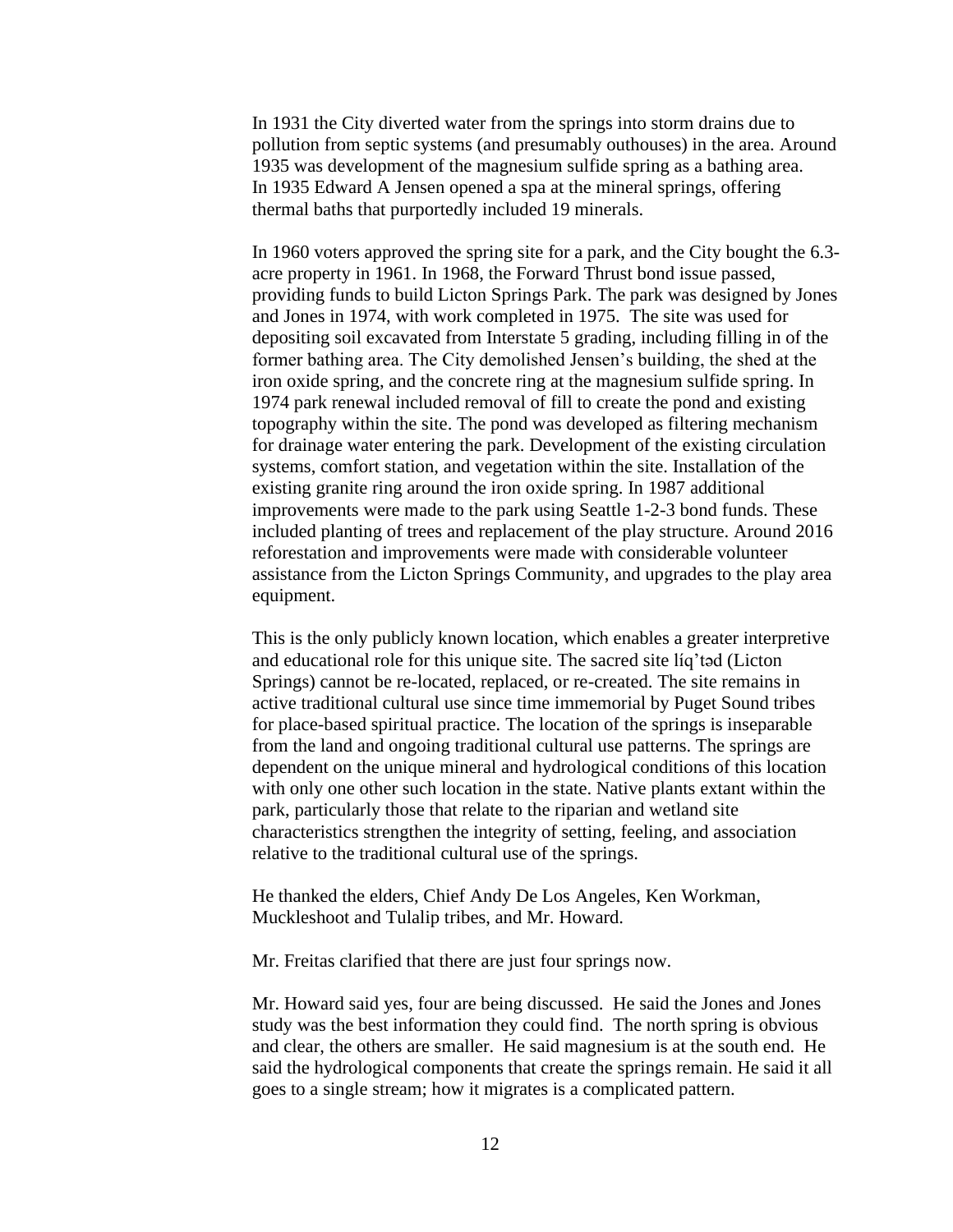Ms. Doherty said at the north end, two bodies are daylit and appear to join to flow south. She said there are others that you can hear running in some locations but they are not visible.

Mr. Coney said there are two large culverts at the south end. He said there is a significant amount of water and there is a need to upgrade culverts. He said a lot of water flows through the City.

Tom Speer said the water goes to Green Lake by design.

Ms. Durham asked how the Park work in 1975 address spring and marshyness.

Mr. Howard said substantial grading and excavating were done. The park had been used as a soil repository during I-5 construction. He said the masonry ring at the northernmost spring was re-established. He said the riparian landscape is complementary to the traditional cultural use of the site. He said work was tied back specifically to springs in that area; they didn't develop the lesser springs.

Mr. Freitas asked if native vegetation was original to design or was it on a continuum.

Mr. Howard said they didn't look into that with great detail; they didn't have the expertise to parse that out. He said the native vegetation is supportive of the overall significance of the site but is not tied into a point in time.

Kevin Bergsrud, Seattle Parks and Recreation (SPAR) said with the Green Seattle Partnership ivy was removed and native plants were reintroduced.

Mr. Kiel asked where the water comes from, it seems remarkable. He said there has been so much sculpting, yet it has persisted.

Tom Speer said it is a natural spring from way down. The red ochre is boiling when it comes up. He said it is hooked into the south fork of Thornton Creek. He said Mineral Springs Park is part of the same system.

Mr. Coney asked if the park is in jeopardy.

Mr. Bergsrud said there is no plan to sell or redevelop. He said all parks are covered by Initiative 42; if sold it has to be replaced with one of similar value. He said Seattle Parks & Recreation (SPAR) is supportive of the landmark, but has concern about how designation could affect management of the park.

Public Comment: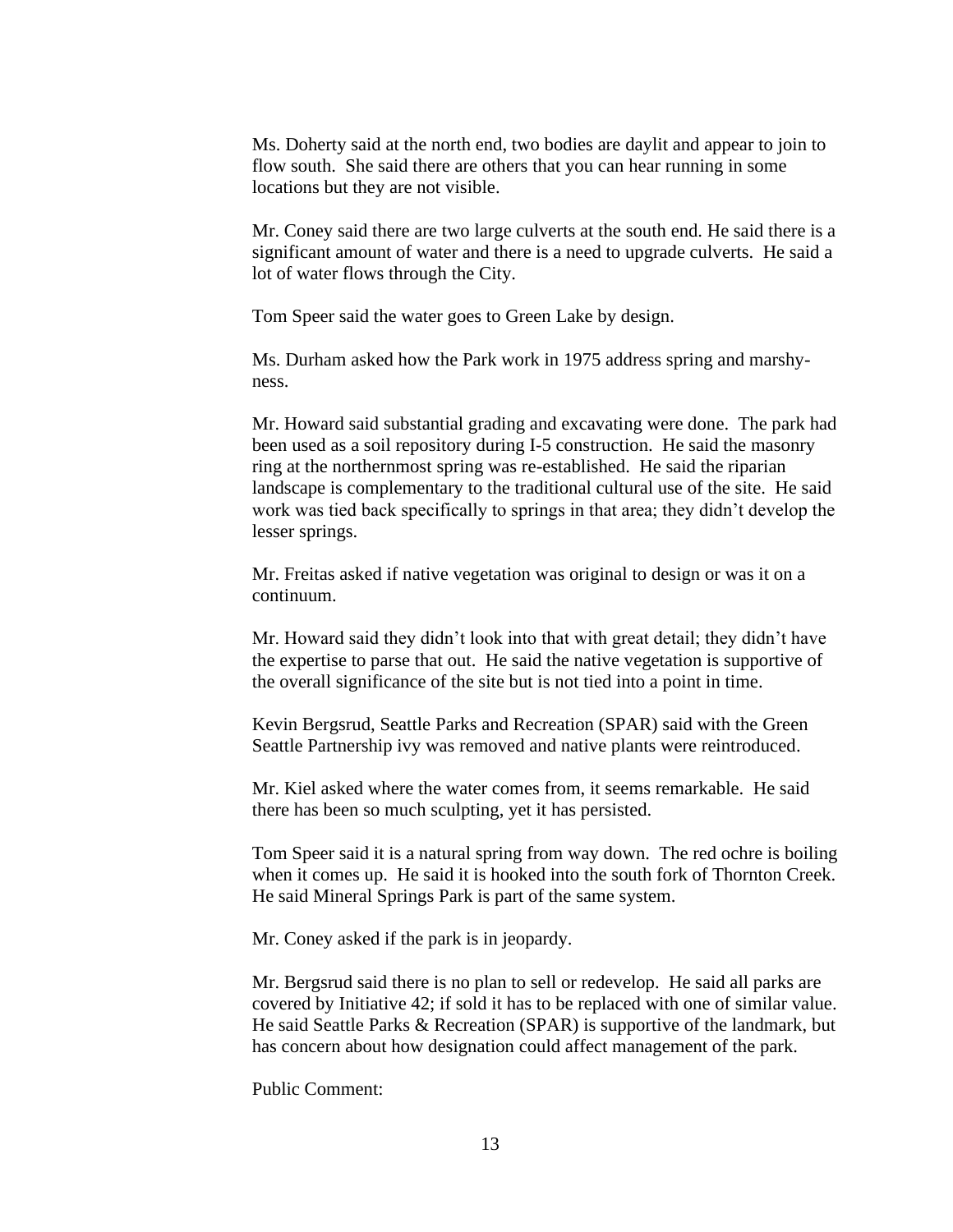Ken Workman and Tom Speer spoke in Lushootseed.

Janice Lichtenwald, Licton Springs Community Council, spoke in support of nomination. She said she walks by regularly. She said designation will bring more people to the community. She said signage about the history is important.

Liz Kerns said she has been a forest steward there for over 25 years. She said she runs work parties trying to restore the wetlands and replacing non-native with native plants. She said she works with kids from the zoo, University of Washington, Capstone Students, Blanchet high school students. She said their group is called Friends of Licton Springs. She said she loves the park and has lived in area for 43 years. She said the place is spiritual, you can feel it. She said she didn't know whether she should have a say or not about landmarking, but hopes she gets to keep working on restoration.

Mr. Coney asked if there is a vegetation plan.

Ms. Kerns said they do have one, and SPAR has it online. She said they replace non-native plants with native plants. She said the plan has been revised with a more expansive list of what a horticulturist could discern was there 100 years ago. She hoped the Native community could provide even more input.

Ken Workman spoke in both Lushootseed and English. He said he is Workman of the Duwamish tribe. He said he is the great, great, great, great grandson of Chief Seattle. He said a little while ago his grandpa stood on the shores and said "Welcome people, come ashore my friends to the land of the Duwamish, you are welcome. He said that three to four years later treaty came in and all this land called Seattle was given away. Before it was given away, he said his grandfather asked for unencumbered access to their burial grounds. He said you abandon the dead and think they are powerless, and they are not. He said the ground is more loving to their feet and when the lights are off and the streets are empty, they will throng with the ghosts of the people. So, when you put all this together in modern terms, and you look at it from science perspective you realize what he was talking about. As people that have been living here for 10,000 years and dying, we have these burial places where we go back down into the ground. We have this great connection for all the land that is around us. He said thank you my friends from the parks for the work they do; it is big work.

When you take all that you realize that everything growing from the ground has the Duwamish people and all other people who have been living and dying here in it. In ancient trees, coming up through the roots go the molecular structure of the Duwamish. He said in old buildings and the old trees live the Duwamish people. In this place we are talking about landmarking today,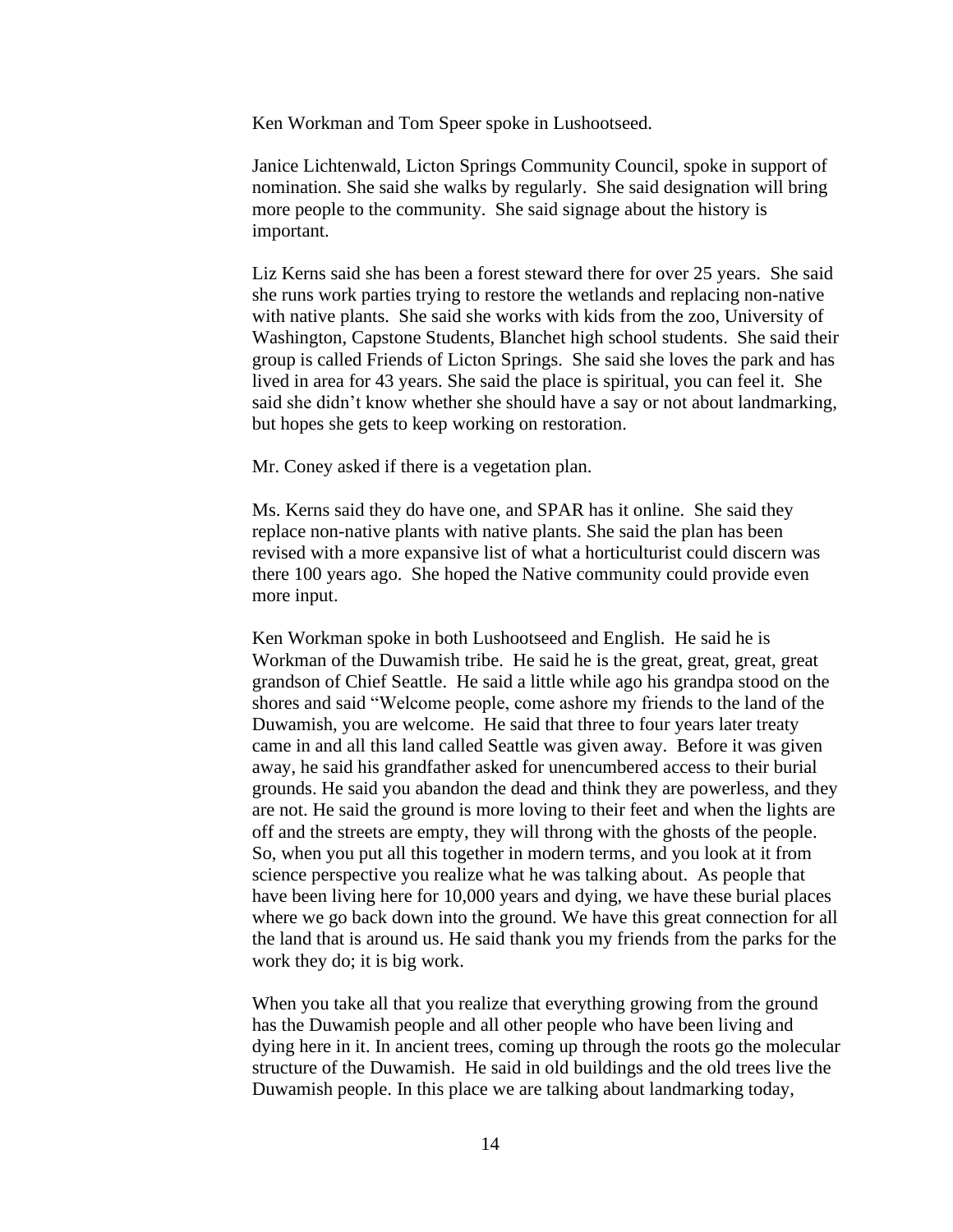Licton Springs is older than people. It is important that we be able to preserve that forever. Things change, policies change; they have seen that happen in their lifetimes as Duwamish people. He said he feared in the future there would be a change and this spot would go away. He supported landmarking Licton Springs and said he spoke for himself only.

Jeff Murdock, Historic Seattle supported nomination and said it is rare to have an opportunity to learn about history that pre-dates the pioneer period. It is fascinating as a cultural landscape and for the human history that is associated with it. He said it is balanced by its association with more recent history – the health / spa history, being touched by the Olmsted Brothers in regard to larger city park planning; its use as a dump for I-5 construction; the Jones and Jones rehabilitation in the 1970s. He said it reflects the ancient as well as the very modern history in the City.

Cary Moon said she enthusiastically supported nomination. She was connected to this project a few months ago with Mr. Remle and the larger coalition of tribes and community groups who care about this place and care about expressing Native culture in our landscape. She said it is an honor and an education to participate in this and she is committed to helping Seattle fulfill its potential as a place where native culture is visible, is tangible and is still living. This is one of the most significant, traditional, cultural, spiritual places in the tribes of this City. She said it is an important hydrological function that we need to preserve.

Davida Ingram said she is an artist whose daytime job is working at The Seattle Public Library. She said she appreciated the chance to work with Tom (Speer), and Ken (Workman) and Matt (Remle) and with young people of Clear Sky Native Youth Council. She said it is humbling and beautiful to watch young indigenous people learn to be civic leaders. She said they went to the Central Library, to Special Collections, and one of the things they learned is that because of the way Seattle was settled there are gaps in the City's collection. That project allowed them to fill the gaps with a living history. When they went to the park – it is a special place. There is important history in the northwest part of the city and special meaning for indigenous communities. Indigenous communities are vibrant and one of the ways that make Seattle beautiful.

Ms. Ingram said she used to work at the Seattle Art Museum and worked on a project with Mr. Speer with Coast Salish communities. She said she knew that the Olympic Sculpture Park was able to have native plants and Lushootseed words. It could be a beautiful thing to keep those young leaders engaged with a notion of what this park could be. Because of the City's commitment to equity and inclusion this could be an amazing project. It was really special for her. She said they had two indigenous librarians who got a chance to identify gaps in the collection and put together reading lists. She said the Landmark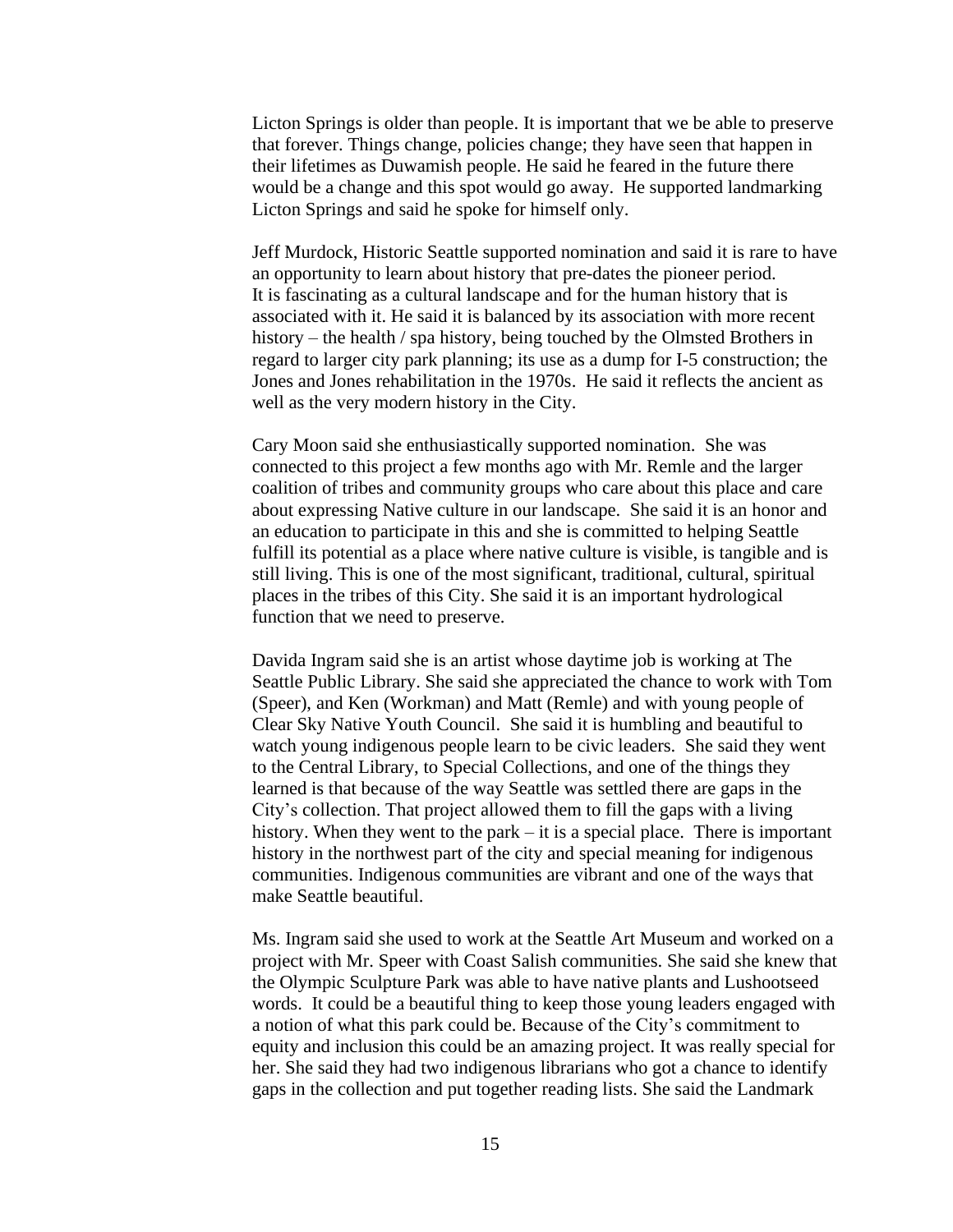Board's decision today might have special meaning not just for the park but for the library.

Yin Huang said she is from Taiwan and organizes in the Chinatown-International District which is a community rooted in ancestral history, medicine and gardening. She said she understands that culturally relevant space is so important. She said we need to be good ancestors, so the future is clean.

Tom Speer spoke first in Lushootseed; he said Place of the Fire is his name, he is Duwamish. He said he is an elder for the Elders Advisory Council for Urban Native and Clear Sky Native Youth Council. David Denny was a friend of local Duwamish Chief Lake John, Chief of All Lakes - Lake Sammamish, Lake Union, Lake Washington, and his close relative Dr. James Zackuse a healer and Lake Union District Chief. He said they were thick anywhere there was water and fish – they could sustain themselves. The two healers that David Denny took his daughter, Emily Inez Denny to Licton Springs to see were Chief Lake John and Dr. Zackuse, a renowned healer. They gave her something from Licton Springs to drink and her supposedly incurable skin condition went away and never came back. When she was an adult, in 1909 she wrote about it in her autobiography. He said Emily sometimes went by Inez; she was a painter.

Mr. Speer said there are four active descendants of Chief Lake John and Dr. Zackuse: Jackie Thomas Swanson, enrolled Muckleshoot direct descendant of Chief Lake John; Andy de Los Angeles, daughter, Sabeqwa, and a cousin, Collin and his son Waylon. Dr. Zackuse was swindled out of his house on Lake Union and he took refuge with the Snoqualmie on west Lake Sammamish. Zackuse Creek is still there. Relatives were coaxed away by notorious Indian agent Dr. Buchanan to go to Muckleshoot or Tulalip and who said, "we don't care where you go we don't want to recognize the Snoqualmie – we have too much to do". He said that testimony was recorded in 1980. He said these descendants share the belief that Licton Springs is irreplaceable immovable and sacred and support nomination

Ms. Doherty said many letters of public comment had been received and shared with the Board.

Board Deliberations:

Mr. Coney supported nomination. He said it is a cultural site with history that predates the European arrival. He said it is interesting to put parameters on a cultural site. He said it is nice that there is no imminent danger to the park.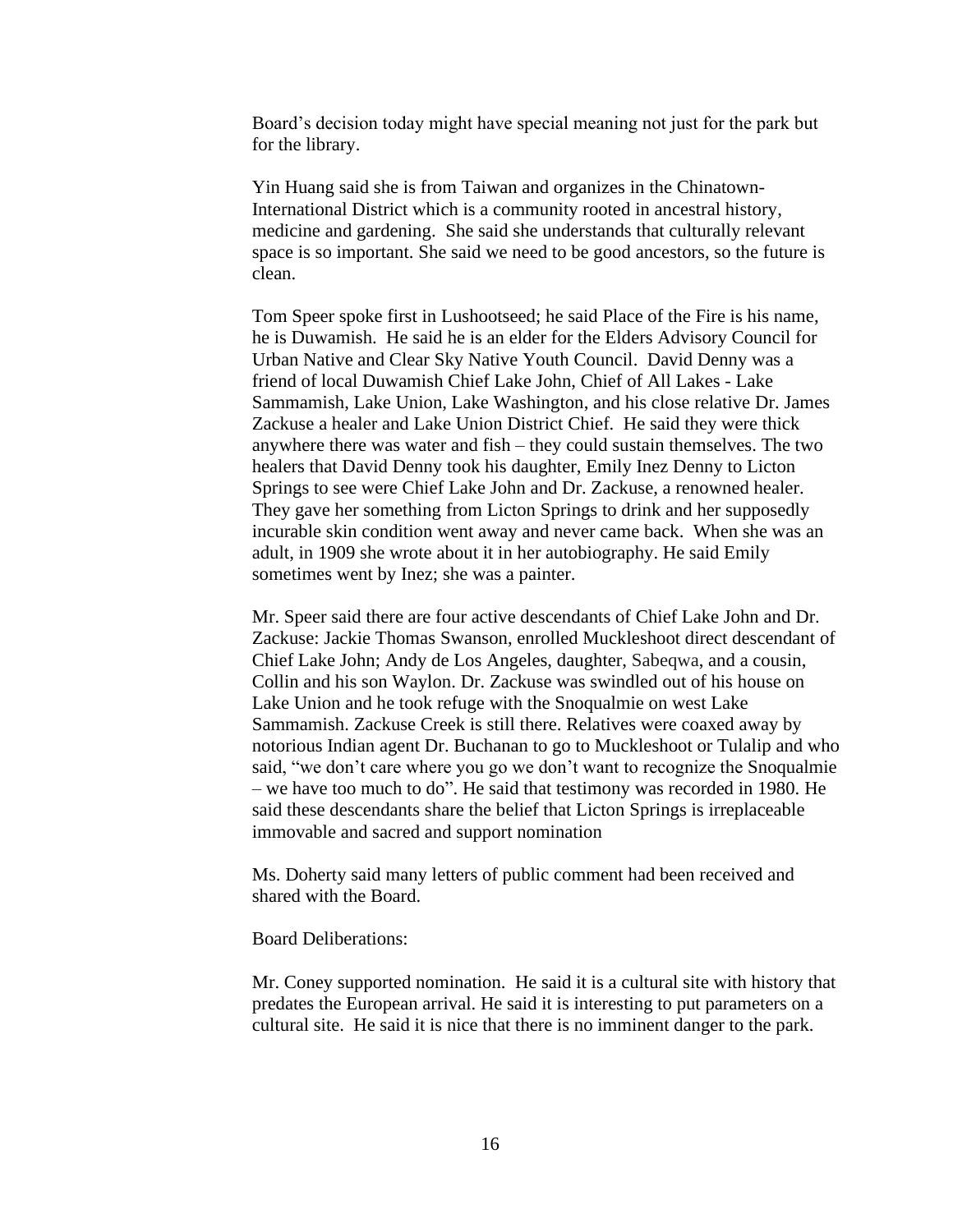Mr. Guo supported nomination. He said it was a no-brainer. It is cultural space and important to the community. He said the springs come from aquifers underground and should be there as long as the aquifer is.

Ms. Johnson supported nomination and noted the cultural importance of the natural features. She said not just the Board, but the community will learn this history.

Mr. Freitas supported nomination. He said it is refreshing to see a community-driven nomination; that is important because the landmark designation process is not easy to navigate. He said the nomination was brought forth by an under-represented community. It is a culturally significant site. He noted the ethnographic landscape with important urban tradition.

Ms. Durham supported nomination. She said the Board normally deals with physical and above-ground objects. She said it is a Western-focused endeavor. She said this is an opportunity to reach back to the people occupying the land for thousands of years. She said it is as rich and culturally relevant today. She said it is exciting to be part of this. She said her daughter is a student at the nearby Robert Eagle Staff School; the teacher is thrilled to make the site more relevant to students and be brought to the forefront in context of school curriculum. She said as the park develops in cultural context, all students both Native and non-Native will have opportunity to take advantage and build connection to site.

Mr. Remle agreed. He said he brought the project to Margie James, Tulalip Sovereignty, and the information will be integrated into all social studies across the state.

Mr. Kiel said he easily supported nomination. He noted the support of community and involvement in vegetation restoration; he noted the great stewardship.

Action: I move that the Board approve the nomination of Licton Springs Park at 9536 Ashworth Avenue North for consideration as a Seattle Landmark; noting the legal description in the Nomination Form; that the features and characteristics proposed for preservation include: the park site; excluding the existing shelter and play equipment on the west side; that the public meeting for Board consideration of designation be scheduled for October 16, 2019; that this action conforms to the known comprehensive and development plans of the City of Seattle.

MM/SC/RF/RC 6:0:0 Motion carried.

### **090419.4 STAFF REPORT**